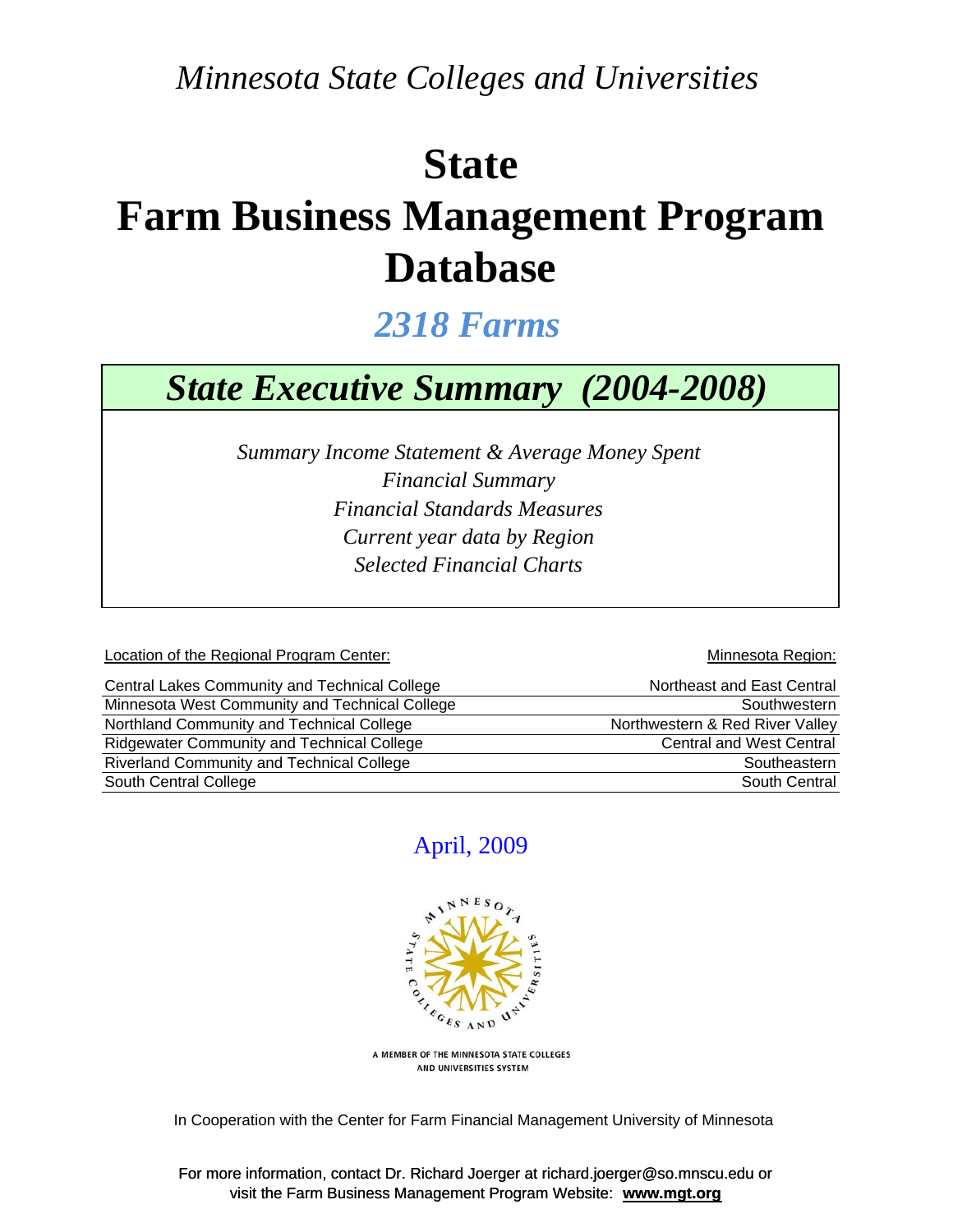|                                                                               | <b>Summary Farm Income Statement</b> |         |         |         |         |
|-------------------------------------------------------------------------------|--------------------------------------|---------|---------|---------|---------|
|                                                                               | <b>(Farms Sorted By Years)</b>       |         |         |         |         |
| <b>Minnesota State Colleges &amp; Universities - Farm Business Management</b> |                                      |         |         |         |         |
|                                                                               |                                      |         |         |         |         |
|                                                                               | 2008                                 | 2007    | 2006    | 2005    | 2004    |
| Number of farms                                                               | 2318                                 | 2484    | 2332    | 2247    | 2234    |
| <b>Farm Revenue</b>                                                           |                                      |         |         |         |         |
| Crop sales                                                                    | 351,329                              | 271,993 | 214,302 | 169,985 | 179,335 |
| Change in crop and feed inventory                                             | 23,223                               | 66,326  | 47,255  | 24,961  | 850     |
| Livestock sales                                                               | 237,586                              | 251,152 | 206,067 | 208,743 | 198,421 |
| Change in mkt livestock inventory                                             | (3, 103)                             | 2,287   | 1,129   | 3,453   | 4,799   |
| Government payments                                                           | 19,262                               | 15,721  | 27,139  | 49,788  | 23,762  |
| Other cash income                                                             | 57,428                               | 47,801  | 40,884  | 39,857  | 36,840  |
| Change in accounts receivable                                                 | 12,681                               | 8,957   | 979     | (4,308) | 9,226   |
| <b>Gross revenue</b>                                                          | 698,406                              | 664,237 | 537,755 | 492,479 | 453,233 |
| <b>Farm Expenses</b>                                                          |                                      |         |         |         |         |
| Cash operating expenses                                                       | 513,859                              | 469,320 | 395,062 | 361,409 | 336,393 |
| Change in prepaid exp & supplies                                              | 23,542                               | 12,921  | 149     | 4,788   | 3,712   |
| Change in accts pay & other inv.                                              | (921)                                | 8,232   | 6,420   | (4)     | 586     |
| Depreciation & capital adj.                                                   | 34,303                               | 28,869  | 26,107  | 25,604  | 24,954  |
| Total operating expense                                                       | 525,541                              | 477,036 | 414,600 | 382,229 | 357,049 |
| Interest paid                                                                 | 34,087                               | 23,552  | 21,630  | 24,997  | 22,932  |
| Change in accrued interest                                                    | (121)                                | 11,221  | 9,553   | 1,052   | 491     |
| <b>Total expense</b>                                                          | 559,507                              | 511,809 | 445,783 | 408,278 | 380,472 |
| Net farm income from Oper.                                                    | 138,898                              | 152,432 | 91,971  | 84,198  | 72,761  |



*A Member of the Minnesota State Colleges & Universities System* **April, 2009**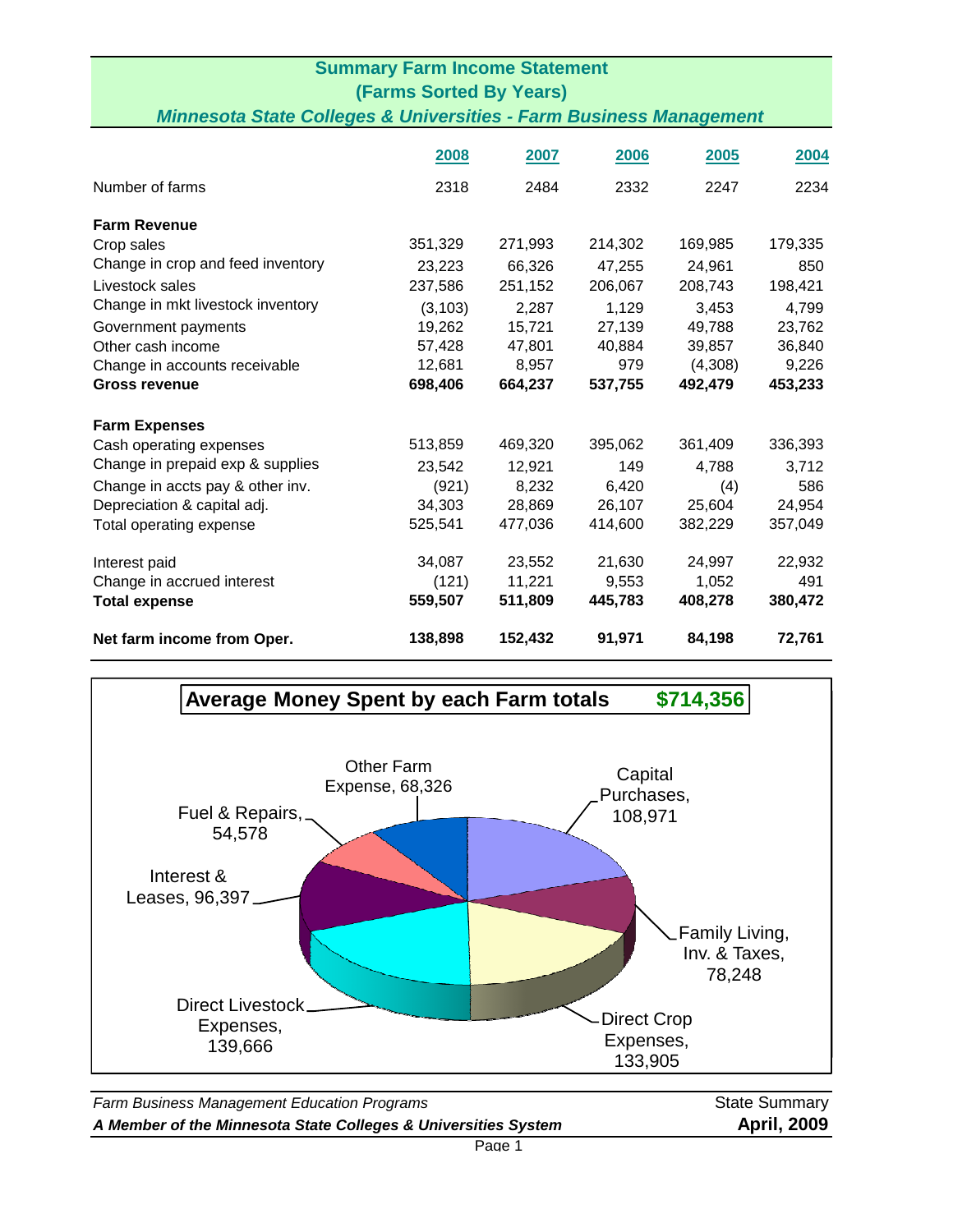| <b>Financial Summary</b>                                                      |               |            |            |            |                      |  |
|-------------------------------------------------------------------------------|---------------|------------|------------|------------|----------------------|--|
| <b>(Farms Sorted By Years)</b>                                                |               |            |            |            |                      |  |
| <b>Minnesota State Colleges &amp; Universities - Farm Business Management</b> |               |            |            |            |                      |  |
|                                                                               | 2008          | 2007       | 2006       | 2005       | 2004                 |  |
|                                                                               |               |            |            |            |                      |  |
| Number of farms                                                               | 2318          | 2484       | 2332       | 2247       | 2234                 |  |
| <b>Income Statement</b>                                                       |               |            |            |            |                      |  |
| Gross cash farm income                                                        | 665,602       | 586,667    | 488,392    | 468,370    | 438,358              |  |
| Total cash farm expense                                                       | 547,945       | 492,867    | 416,694    | 386,406    | 359,325              |  |
| Net cash farm income                                                          | 117,657       | 93,800     | 71,698     | 81,964     | 79,033               |  |
| Inventory change                                                              | 55,544        | 87,502     | 46,380     | 27,839     | 18,682               |  |
| Depreciation and capital adjust                                               | $-34,304$     | $-28,869$  | $-26,107$  | $-25,604$  | $-24,954$            |  |
| Average net farm income from opr.                                             | 138,898       | 152,432    | 91,971     | 84,198     | 72,761               |  |
| Median net farm income from opr.                                              | 88,173        | 101,803    |            |            |                      |  |
| <b>Profitability (cost)</b>                                                   |               |            |            |            |                      |  |
| Rate of return on assets                                                      | 10.50%        | 13.8%      | 9.1%       | 8.5%       | 8.0%                 |  |
| Rate of return on equity                                                      | 14.60%        | 20.7%      | 11.8%      | 11.5%      | 10.9%                |  |
| Operating profit margin                                                       | 21.70%        | 26.8%      | 19.7%      | 18.5%      | 17.6%                |  |
| Asset turnover rate                                                           | 48.30%        | 51.4%      | 46.1%      | 46.1%      | 45.6%                |  |
| Liquidity                                                                     |               |            |            |            |                      |  |
| <b>Current assets</b>                                                         | 448,301       | 391,748    | 316,051    | 263,916    | 235,631              |  |
| <b>Current liabilities</b>                                                    | 235,191       | 211,280    | 201,819    | 173,269    | 159,285              |  |
| Ending current ratio                                                          | 1.91          | 1.85       | 1.57       | 1.52       | 1.48                 |  |
| Ending working capital                                                        | 213,110       | 180,469    | 114,233    | 90,647     | 76,346               |  |
| End working capital to gross inc                                              | 30.40%        | 30.8%      | 23.4%      | 19.4%      | 17.4%                |  |
| Term debt coverage ratio                                                      | 2.37          | 2.63       | 1.78       | 1.74       | 1.63                 |  |
| Replacement coverage ratio                                                    | 2.04          |            |            |            |                      |  |
| Solvency (market)                                                             |               |            |            |            |                      |  |
| Number of farms                                                               | 2,318         | 2,484      | 2,332      | 2,247      | 2,234                |  |
| Total farm assets                                                             | 1,712,759     | 1,533,932  | 1,378,353  | 1,256,228  | 1,132,961            |  |
| <b>Total farm liabilities</b>                                                 | 624,923       | 720,970    | 662,952    | 604,441    | 560,354              |  |
| <b>Total assets</b>                                                           | 1,887,932     | 1,710,221  | 1,548,641  | 1,412,415  | 1,273,818            |  |
| <b>Total liabilities</b>                                                      | 848,675       | 764,987    | 703,945    | 639,662    | 590,327              |  |
| Net worth                                                                     | 1,039,257     | 945,235    | 844,696    | 772,753    | 683,491              |  |
| Net worth change                                                              | 104,306       | 139,936    | 90,504     | 89,850     | 74,211               |  |
| Farm debt to asset ratio                                                      | 36%           | 47%        | 48%        | 48%        | 49%                  |  |
| Total debt to asset ratio                                                     | 45%           | 45%        | 45%        | 45%        | 46%                  |  |
|                                                                               |               |            |            |            |                      |  |
| <b>Nonfarm Information</b><br>Net nonfarm income                              |               | 24,532     | 24,249     | 23,678     |                      |  |
| Farms reporting living expenses                                               | 24,834<br>701 | 957        | 893        | 873        | 21,589<br>924        |  |
| Total family living expense                                                   | 51,019        | 43,517     | 41,399     | 39,162     | 38,616               |  |
| Total living, invest, & capital                                               | 81,684        | 65,882     | 66,293     | 59,573     | 57,656               |  |
|                                                                               |               |            |            |            |                      |  |
| <b>Crop Acres</b>                                                             |               |            |            |            |                      |  |
| Total acres owned                                                             | 266           | 269        | 273        | 275        | 275                  |  |
| Total crop acres                                                              | 787<br>220    | 777<br>211 | 782<br>217 | 761<br>218 | 754<br>222           |  |
| Total crop acres owned                                                        | 546           | 545        | 541        | 520        |                      |  |
| Total crop acres cash rented<br>Total crop acres share rented                 | 21            | 22         | 23         | 24         | 505<br>27            |  |
|                                                                               |               |            |            |            |                      |  |
| Farm Business Management Education Programs                                   |               |            |            |            | <b>State Summary</b> |  |
| A Member of the Minnesota State Colleges & Universities System                |               |            |            |            | <b>April, 2009</b>   |  |
|                                                                               | Page 2        |            |            |            |                      |  |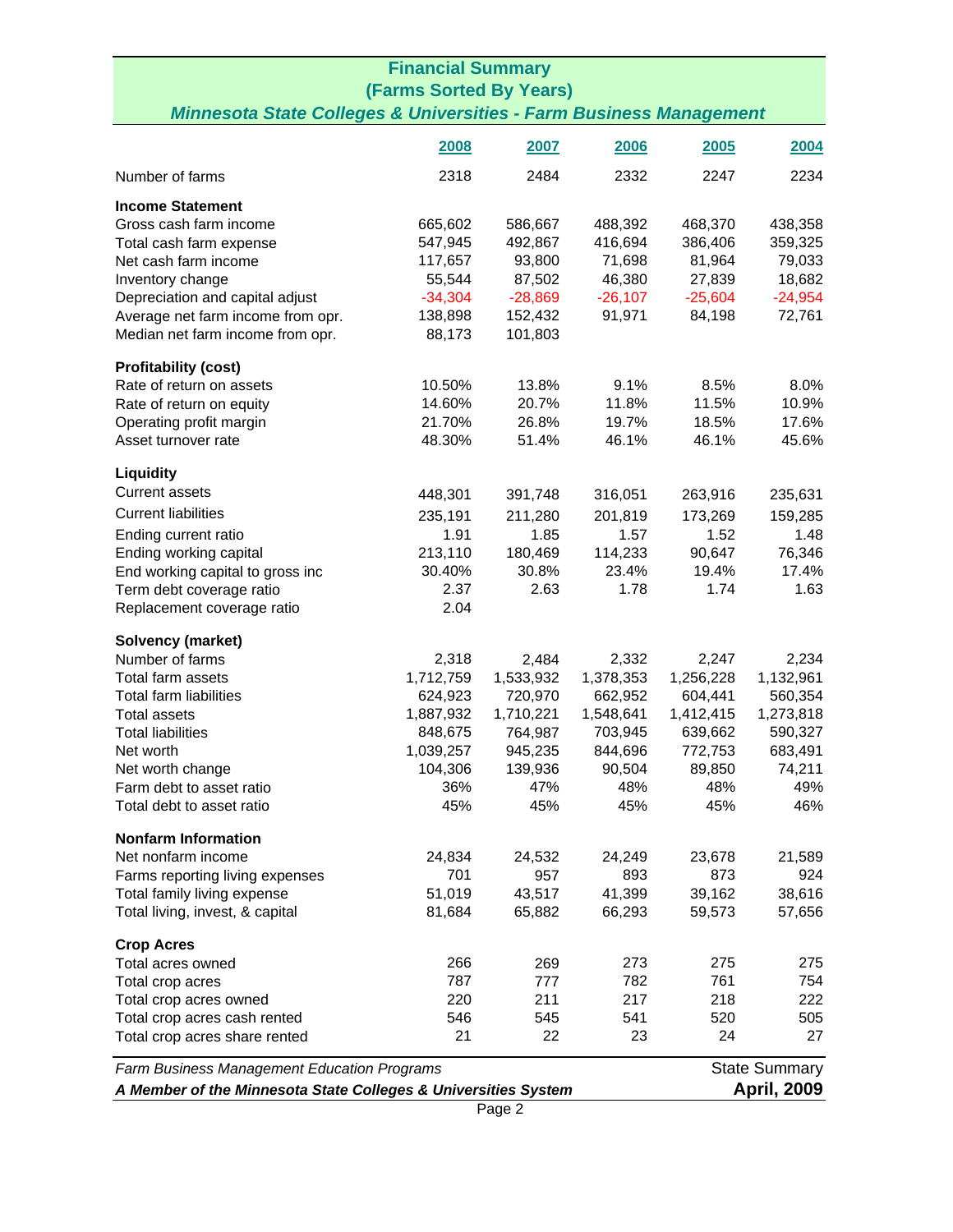|                                                                               | <b>Financial Standards Measures</b> |         |         |        |        |
|-------------------------------------------------------------------------------|-------------------------------------|---------|---------|--------|--------|
|                                                                               | <b>(Farms Sorted By Years)</b>      |         |         |        |        |
| <b>Minnesota State Colleges &amp; Universities - Farm Business Management</b> |                                     |         |         |        |        |
|                                                                               | 2008                                | 2007    | 2006    | 2005   | 2004   |
|                                                                               |                                     |         |         |        |        |
| Number of farms                                                               | 2318                                | 2484    | 2332    | 2247   | 2234   |
| Liquidity                                                                     |                                     |         |         |        |        |
| Current ratio                                                                 | 1.91                                | 1.85    | 1.57    | 1.52   | 1.48   |
| Working capital                                                               | 213,093                             | 180,469 | 114,233 | 90,647 | 76,346 |
| Working capital to gross inc                                                  | 30.4%                               | 30.8%   | 23.4%   | 19.4%  | 17.4%  |
| Solvency (market)                                                             |                                     |         |         |        |        |
| Farm debt to asset ratio                                                      | 47%                                 | 47%     | 48%     | 48%    | 49%    |
| Farm equity to asset ratio                                                    | 53%                                 | 53%     | 52%     | 52%    | 51%    |
| Farm debt to equity ratio                                                     | 0.88                                | 0.89    | 0.93    | 0.93   | 0.98   |
| <b>Profitability (cost)</b>                                                   |                                     |         |         |        |        |
| Rate of return on farm assets                                                 | 10.5%                               | 13.8%   | 9.1%    | 8.5%   | 8.0%   |
| Rate of return on farm equity                                                 | 14.6%                               | 20.7%   | 11.8%   | 11.5%  | 10.9%  |
| Operating profit margin                                                       | 21.7%                               | 26.8%   | 19.7%   | 18.5%  | 17.6%  |
| Net farm income                                                               | 139,864                             | 152,432 | 91,971  | 84,198 | 72,761 |
| <b>EBIDTA</b>                                                                 | 207,167                             |         |         |        |        |
| <b>Repayment Capacity</b>                                                     |                                     |         |         |        |        |
| Capital debt repayment capacity                                               | 156,146                             |         |         |        |        |
| Capital debt repayment margin                                                 | 90,384                              | 105,629 | 47,929  | 43,951 | 35,569 |
| Replacement margin                                                            | 79,505                              |         |         |        |        |
| Term debt coverage ratio                                                      | 2.37                                | 2.63    | 1.78    | 1.74   | 1.63   |
| Replacement coverage ratio                                                    | 2.04                                |         |         |        |        |
| <b>Efficiency</b>                                                             |                                     |         |         |        |        |
| Asset turnover rate (cost)                                                    | 48.3%                               | 51.4%   | 46.1%   | 46.1%  | 45.6%  |
| Operating expense ratio                                                       | 70.4%                               | 67.5%   | 72.2%   | 72.4%  | 73.3%  |
| Depreciation expense ratio                                                    | 4.9%                                | 4.3%    | 4.9%    | 5.2%   | 5.5%   |
| Interest expense ratio                                                        | 4.9%                                | 5.2%    | 5.8%    | 5.3%   | 5.2%   |
| Net farm income ratio                                                         | 20.0%                               | 22.9%   | 17.1%   | 17.1%  | 16.1%  |



**Farm Business Management Education Programs State Summary** State Summary *A Member of the Minnesota State Colleges & Universities System* **April, 2009**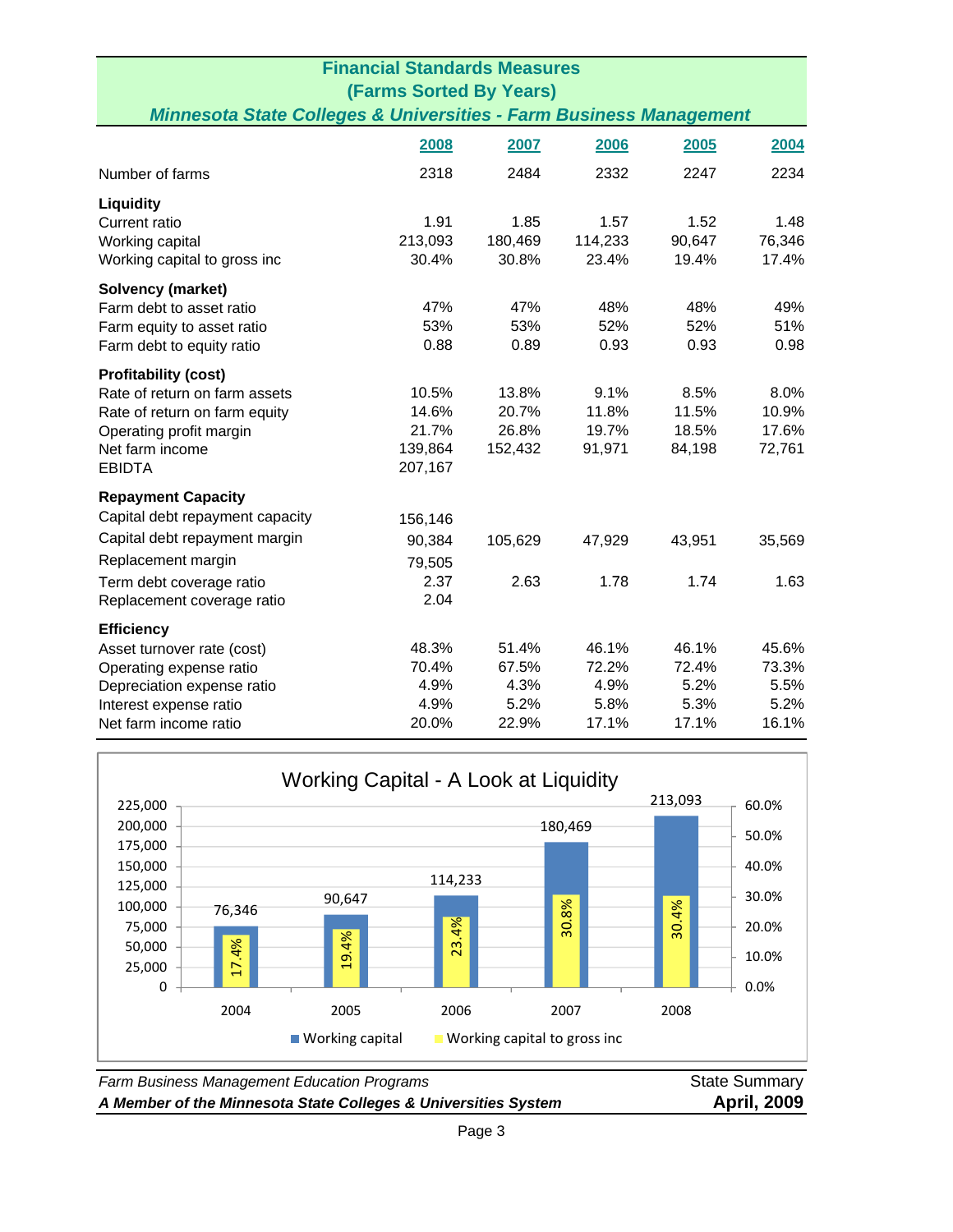| <b>Financial Summary</b>                                                             |                      |                      |                      |                      |                      |  |
|--------------------------------------------------------------------------------------|----------------------|----------------------|----------------------|----------------------|----------------------|--|
| (Farms Sorted By Report Region)                                                      |                      |                      |                      |                      |                      |  |
| <b>Minnesota State Colleges &amp; Universities - Farm Business Management</b>        |                      |                      |                      |                      |                      |  |
|                                                                                      | <b>NC&amp;NW</b>     | <b>Valley</b>        | WC&C                 | <b>SW&amp;SC</b>     | <b>SE</b>            |  |
| Number of farms                                                                      | 398                  | 143                  | 550                  | 815                  | 453                  |  |
| <b>Income Statement</b>                                                              |                      |                      |                      |                      |                      |  |
| Gross cash farm income                                                               | 446,183              | 989,526              | 614,197              | 709,766              | 794,872              |  |
| Total cash farm expense                                                              | 374,769              | 803,271              | 503,951              | 585,494              | 663,625              |  |
| Net cash farm income                                                                 | 71,414               | 186,255              | 110,246              | 124,272              | 131,247              |  |
| Inventory change                                                                     | 40,122               | 161,813              | 73,841               | 52,411               | 24,058               |  |
| Depreciation and capital adjust                                                      | $-24,346$            | $-48,720$            | $-32,396$            | $-36,952$            | $-36,321$            |  |
| Average net farm income from opr.                                                    | 87,190               | 299,349              | 151,691              | 139,731              | 118,984              |  |
| Median net farm income from opr.                                                     | 39,821               | 214,459              | 95,038               | 97,866               | 79,240               |  |
| <b>Profitability (cost)</b>                                                          |                      | 14.4%                | 11.6%                | 10.8%                |                      |  |
| Rate of return on assets                                                             | 9.0%<br>12.4%        | 20.4%                | 16.5%                | 15.3%                | 7.8%<br>9.5%         |  |
| Rate of return on equity<br>Operating profit margin                                  | 19.4%                | 24.3%                | 24.1%                | 22.2%                | 17.4%                |  |
| Asset turnover rate                                                                  | 46.2%                | 59.0%                | 48.1%                | 48.5%                | 44.9%                |  |
| Liquidity                                                                            |                      |                      |                      |                      |                      |  |
| <b>Current assets</b>                                                                | 263,257              | 830,746              | 433,310              | 486,574              | 468,179              |  |
| <b>Current liabilities</b>                                                           | 155,677              | 418,273              | 218,167              | 245,781              | 259,259              |  |
| Ending current ratio                                                                 | 1.69                 | 1.99                 | 1.99                 | 1.98                 | 1.81                 |  |
| Ending working capital                                                               | 107,581              | 412,473              | 215,143              | 240,793              | 208,920              |  |
| End working capital to gross inc                                                     | 22.0%                | 37.1%                | 32.2%                | 32.9%                | 26.10%               |  |
| Term debt coverage ratio                                                             | 1.96                 | 3.72                 | 2.64                 | 2.45                 | 1.79                 |  |
| Replacement coverage ratio                                                           | 1.77                 | 3.17                 | 2.23                 | 2.06                 | 1.55                 |  |
| Solvency (cost)                                                                      |                      |                      |                      |                      |                      |  |
| Number of sole proprietors                                                           | 398                  | 143                  | 550                  | 815                  | 453                  |  |
| Ending farm assets                                                                   | 940,905              | 2,056,646            | 1,312,976            | 1,316,754            | 1,500,417            |  |
| Ending farm liabilities                                                              | 479,214              | 831,004              | 590,852              | 627,177              | 741,611              |  |
| Ending total assets<br>Ending total liabilities                                      | 1,042,561<br>507,257 | 2,254,148<br>898,375 | 1,439,471<br>626,619 | 1,490,380<br>673,272 | 1,673,100<br>771,194 |  |
| Ending net worth                                                                     | 535,304              | 1,355,144            | 812,507              | 816,499              | 901,824              |  |
| Net worth change                                                                     | 66,853               | 224,734              | 113,255              | 106,485              | 59,410               |  |
| Ending farm debt to asset ratio                                                      | 51%                  | 40%                  | 45%                  | 48%                  | 49%                  |  |
| End total debt to asset ratio                                                        | 49%                  | 40%                  | 44%                  | 45%                  | 46%                  |  |
| Solvency (market)                                                                    |                      |                      |                      |                      |                      |  |
| Number of sole proprietors                                                           | 398                  | 143                  | 550                  | 815                  | 453                  |  |
| Ending farm assets                                                                   | 1,131,917            | 2,445,438            | 1,609,556            | 1,783,929            | 2,048,212            |  |
| Ending farm liabilities                                                              | 479,214              | 831,004              | 590,852              | 627,177              | 741,611              |  |
| Ending total assets                                                                  | 1,244,165            | 2,674,273            | 1,754,027            | 1,992,879            | 2,249,974            |  |
| Ending total liabilities                                                             | 605,789              | 1,213,851            | 772,442              | 875,706              | 1,011,323            |  |
| Ending net worth                                                                     | 638,376              | 1,460,422            | 981,586<br>121,354   | 1,117,173            | 1,238,651            |  |
| Net worth change<br>Ending farm debt to asset ratio                                  | 70,627<br>42%        | 191,575<br>34%       | 37%                  | 107,392<br>35%       | 87,375<br>36%        |  |
| End total debt to asset ratio                                                        | 49%                  | 45%                  | 44%                  | 44%                  | 45%                  |  |
| <b>Nonfarm Information</b>                                                           |                      |                      |                      |                      |                      |  |
| Net nonfarm income                                                                   | 22,911               | 15,461               | 20,794               | 30,631               | 25,366               |  |
| Farms reporting living expenses                                                      | 69                   | 14                   | 129                  | 345                  | 152                  |  |
| Total family living expense                                                          | 34,275               | 58,849               | 51,440               | 54,566               | 49,654               |  |
| Total living, invest, & capital                                                      | 55,489               | 93,091               | 78,155               | 89,147               | 80,728               |  |
| <b>Crop Acres</b>                                                                    |                      |                      |                      |                      |                      |  |
| Total acres owned                                                                    | 347                  | 441                  | 249                  | 219                  | 249                  |  |
| Total crop acres                                                                     | 715                  | 2,006                | 812                  | 709                  | 601                  |  |
| Total crop acres owned                                                               | 243                  | 407                  | 224                  | 187                  | 195                  |  |
| Total crop acres cash rented                                                         | 459                  | 1,560                | 567                  | 494                  | 394                  |  |
| Total crop acres share rented                                                        | 12                   | 39                   | 22                   | 28                   | 11                   |  |
| <b>State Summary</b><br><b>Farm Business Management Education Programs</b>           |                      |                      |                      |                      |                      |  |
| <b>April, 2009</b><br>A Member of the Minnesota State Colleges & Universities System |                      |                      |                      |                      |                      |  |